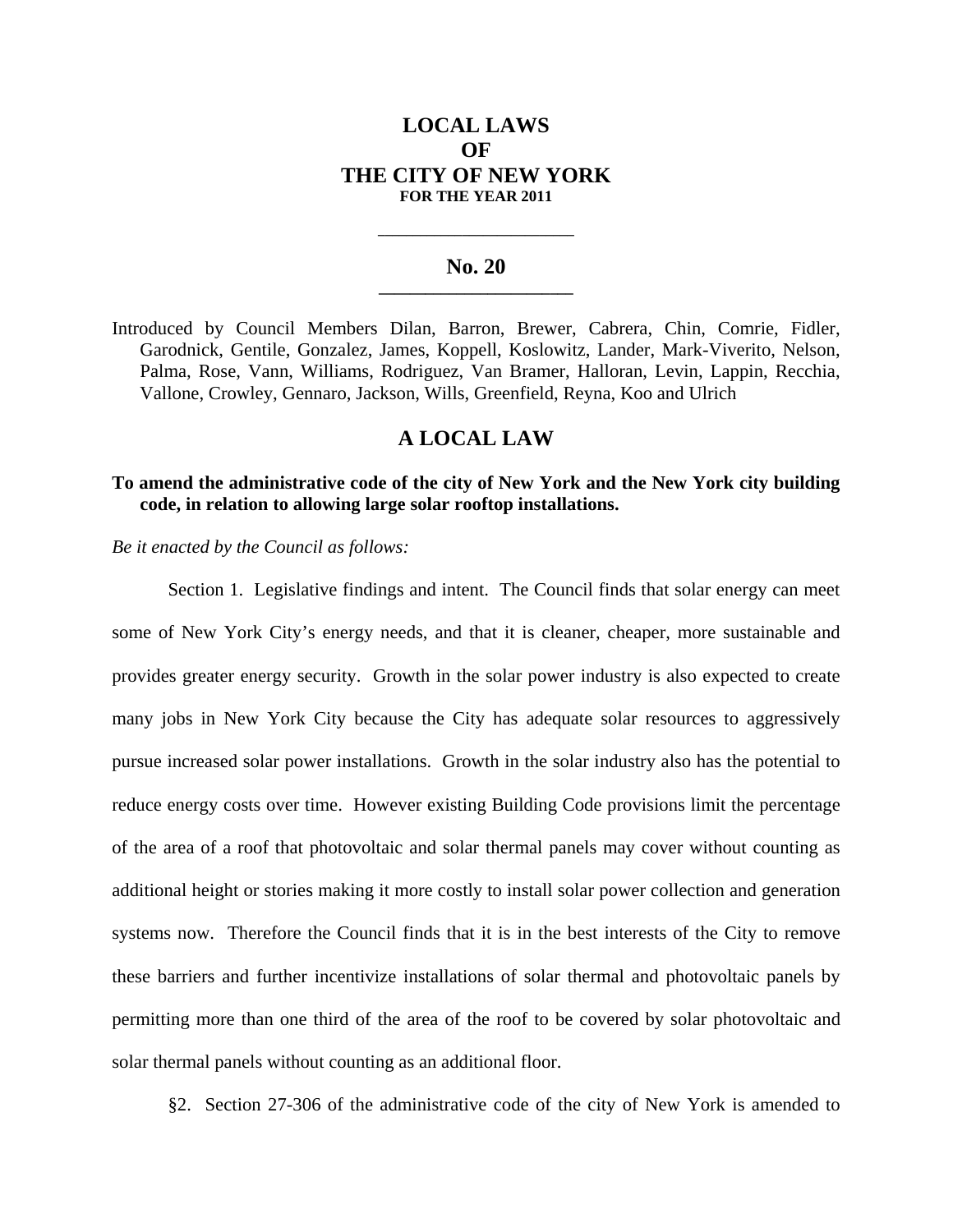read as follows:

§27-306 **Measurement.** In applying the provisions of this code governing height limits, the following appurtenant structures shall not be included in the height of the building unless the aggregate area of all such structures*, exclusive of any solar thermal and solar electric (photovoltaic) collectors and/or panels and their supporting equipment,* exceeds thirty-three and one-third percent of the area of the roof of the building upon which they are erected:

(a) Roof tanks and their supports.

- (b) Ventilating, air conditioning, and similar building service equipment.
- (c) Roof structures, bulkheads, and penthouses.
- (d) Chimneys.
- (e) Parapet walls four feet or less in height.

§3. Article 7 of subchapter 4 of chapter 1 of title 27 of the administrative code of the city of New York is amended by adding a new section 27-306.1 to read as follows:

*§27-306.1 Measurement; solar thermal and solar electric (photovoltaic) collectors and/or panels and their supporting equipment. Notwithstanding any inconsistent provision of section 27-306 of this code, solar thermal and solar electric (photovoltaic) collectors and/or panels and their supporting equipment that exceed 33 and one-third percent of the area of the roof of the building upon which they are erected shall not be included in the height of a building or considered an additional story.* 

§4. Section BC 504.3 of the New York city building code, as added by local law number 33 for the year 2007, is amended to read as follows:

**504.3 Rooftop structures**. Rooftop structures including but not limited to roof tanks and their supports, ventilating, air conditioning and similar building service equipment, bulkheads,